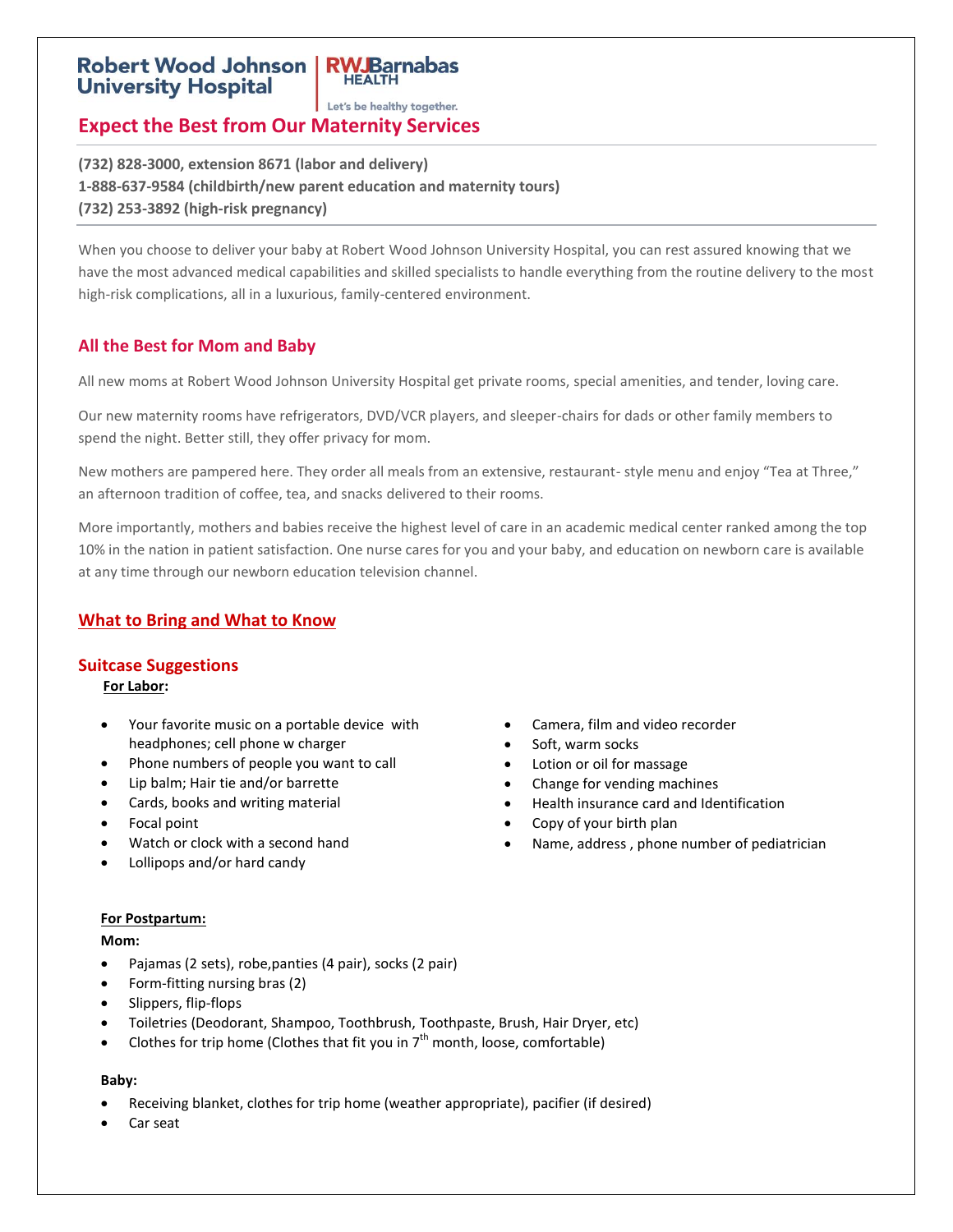### **Labor and Delivery**

12 Delivery Rooms; 3 Operating Rooms; 4 Post-Operative Recovery Beds; 4 Ante partum Beds (LOFT

- **Visitors**
	- o Support Person and one other person permitted at a time; **no visitors under 18.**
- **Room**
	- o Equipped with TV, DVD
	- o No outside phone calls can be received in your room. You can make local calls from your room. You can use your cell phone on the unit.

### **Pictures**

o No videotaping allowed until after the baby is born (no staff in video). Video can only be taken of the baby if the baby is in stable condition. Still pictures are allowed.

### **Labor**

- $\circ$  If you have a birthing plan: discuss with your OB prior to delivery; bring a copy to hospital.
- o Bring your own birthing ball and comfort items (tennis balls, massagers, etc).
- o Bring ONLY the items that you need for your hospital stay (See Suitcase Suggestions sheet).
- o You can be off monitor if your MD gives an order to do so.
- o No ambulating once you have an epidural. Mom may go to the restroom with assistance if she is able to bear her weight when walking.
- o Baby remains in Labor/Delivery 30 to 45 minutes, and is then transferred to the nursery.
- o Mom stays in Labor and Delivery for 1 to 2 hours, and is then transferred to the postpartum floor.

### **Nursery**

- Hospital Photo taken the day of birth right after the baby's first bath.
- You may provide an outfit for the baby's first picture.
- Hospital photo is always taken even if you do not wish to purchase pictures. It is done for security purposes.
- Pacifiers are given upon request ONLY.
- No photos may be taken outside the nursery window.
- Babies are taken to the nursery every day at 6am and 6pm for vitals and a brief exam.

### **Breastfeeding**

- o 2 lactation consultants on postpartum floor; 1 lactation consultant in NICU.
- o All nurses can assist you with breastfeeding.
- o Baby will be brought to you whenever he/she is hungry.
- o The baby will NOT be given bottles or pacifiers or bottles without your permission.
- o **Pump Rental** information given on postpartum floor.
- o **Formula Feeding**  Baby will receive Similac formula in the hospital.

### **Circumcision**

- o Let your MD know prior to labor; Let your nurse know during your admission to labor.
- o Baby may be fed until the time of the circumcision.
- $\circ$  Baby may be discharged to home on the same day of the circumcision if there is no extensive bleeding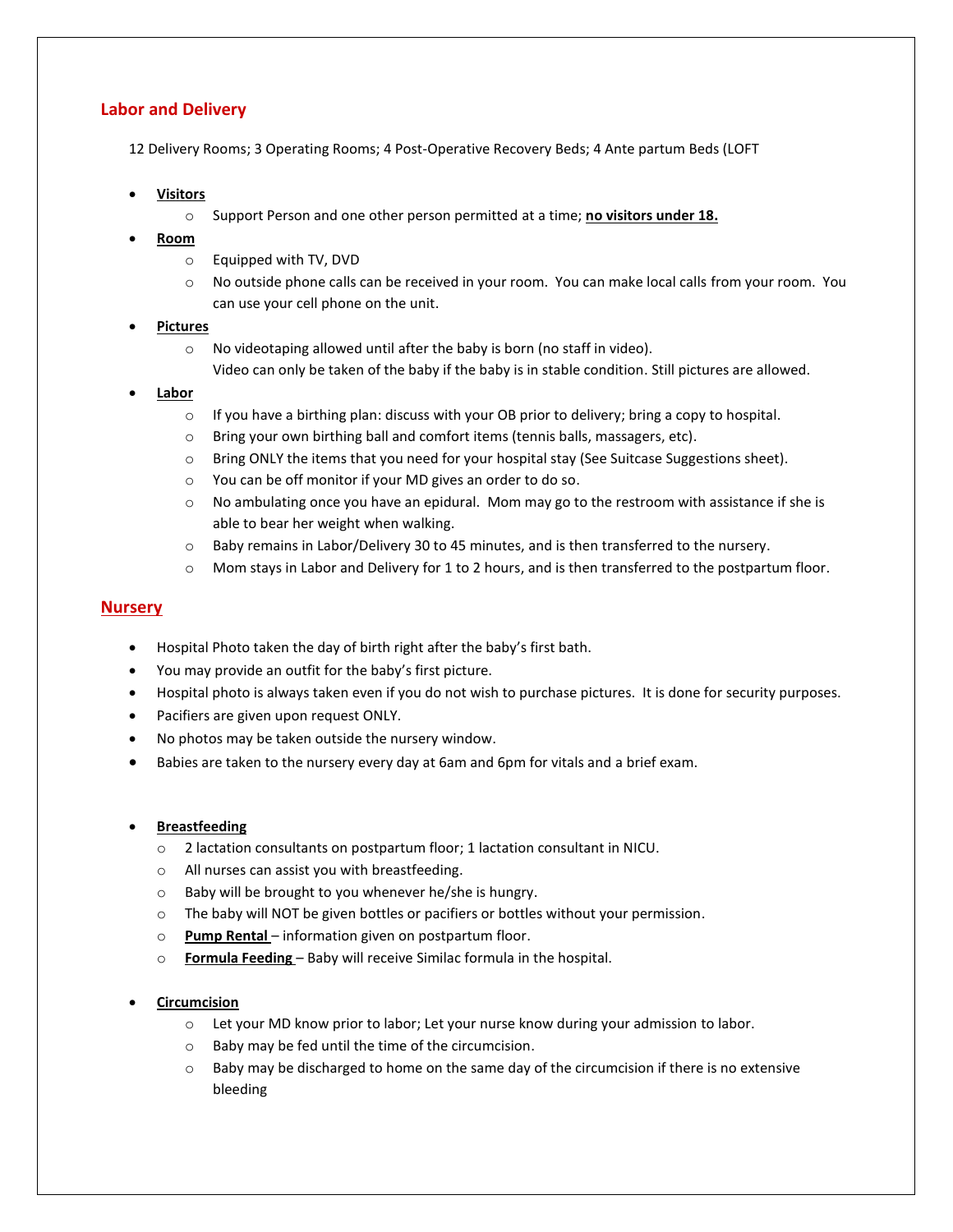### **NICU**

- Mom and Support Person may visit any time.
- May have one visitor with Mom OR other banded person.
- If your baby is in the NICU and you live greater than 1 mile away from the hospital, you may stay at the Ronald McDonald House.

### **Postpartum**

- You may take all the video and still pictures you want.
- A daily fee for in-room phone and TV service.

#### **Visitation**

• Support Person may stay 24/7 (Please dress appropriately)

- All other visitors 10:00 am to 8:00 pm
- No children other than siblings allowed

#### **Meals**

- Orders may be placed with the kitchen (6:45 am to 6:45 pm, no orders after 7:00 pm).
- Mom may order anything she wants from the menu.
- May order up to 2 bottles of water with each meal.
- Tea Service every day at 3:00 pm (Coffee, Tea, Desserts).
- Pantry and snacks on all units (For patients ONLY).

#### **Paperwork**

- Birth Certificate information is completed after delivery.
- Birth Certificate may be picked up 7-10 days after delivery at the Dept of Vital Statistics, Bayard Street, New Brunswick.
- Social Security Card You can choose: mailed to you; or picked up at the Social Security Office.
- POP Form (Form confirming Father's paternity).

#### **Parking**

- Validated for the first 24 hours.
- **On arrival, if you are in labor**:

If you are feeling good, park in the RWJUH Parking deck and walk to the Labor and Delivery unit on the third floor. If you are not feeling well, bring Mom to the Emergency Room entrance and then park your car in the RWJUH parking deck. Someone will bring Mom to Labor and Delivery, and you can meet her there.

**Reminders:** *Remember to take home your* sitz bath, peri bottle, donut, and other supplies given to you during your stay. You will need these items to continue your care at home.

**Discharge** Checkout is 11 a.m. on the day of your discharge. Mom will receive postpartum Discharge Instructions from her postpartum nurse and she will receive a separate set of Discharge Instructions for the baby from the nursery nurse. Day before discharge, send home all non-essential items (Flowers, Gifts, etc.)